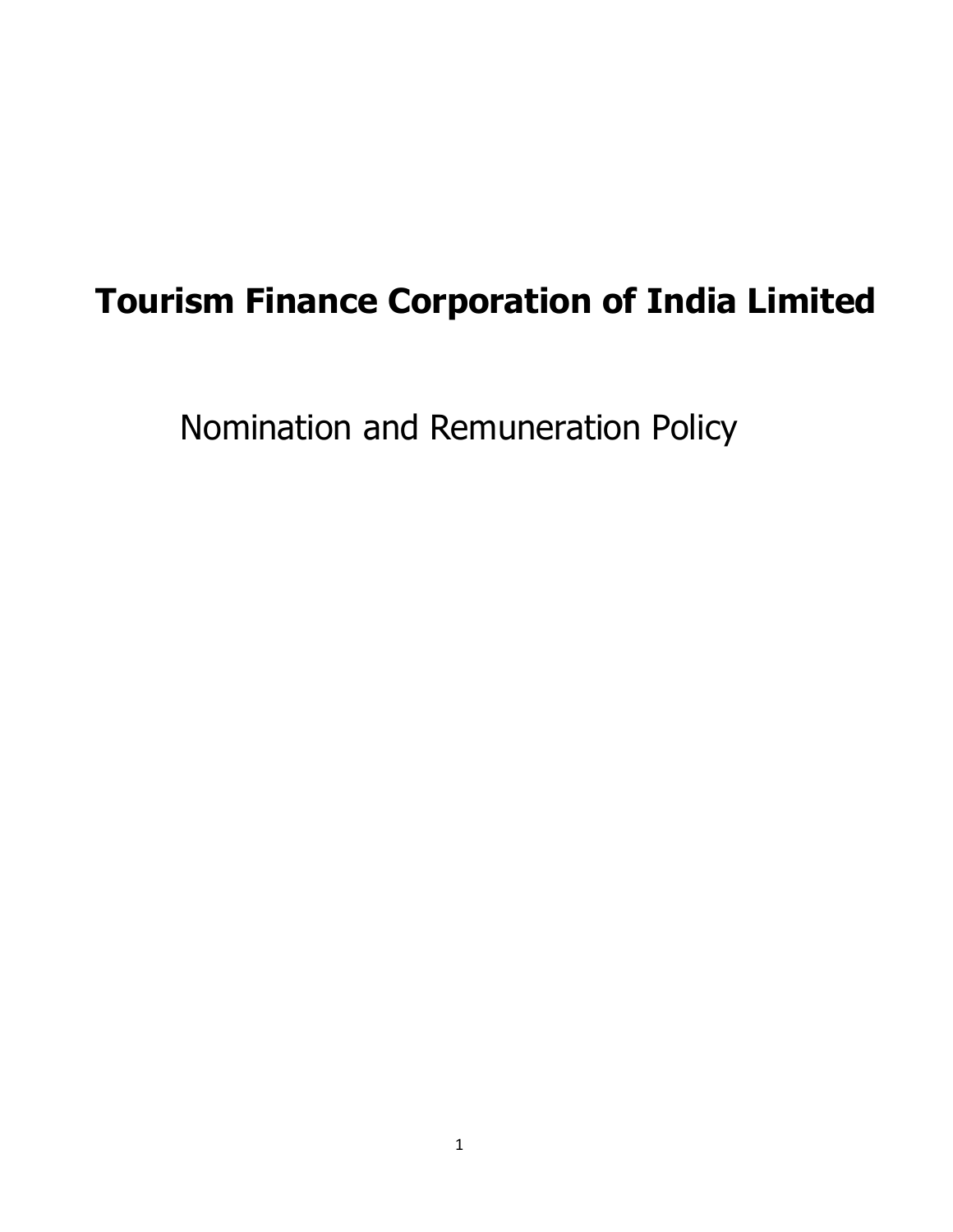# **INDEX**

| S.No. | <b>Particulars</b>                                   | Page No.       |
|-------|------------------------------------------------------|----------------|
| 1.    | Background                                           | 3              |
| 2.    | Framework                                            | $\overline{4}$ |
| 3.    | Objective                                            | 5              |
| 4.    | Eligibility Criteria for Directors and the Board     | $6 - 10$       |
| 5     | Remuneration                                         | 11             |
| 6     | Monitoring and Evaluation of Directors and the Board | 12             |
| 7     | <b>Board Diversity</b>                               | 13             |
| 8     | Annexures                                            | $14 - 16$      |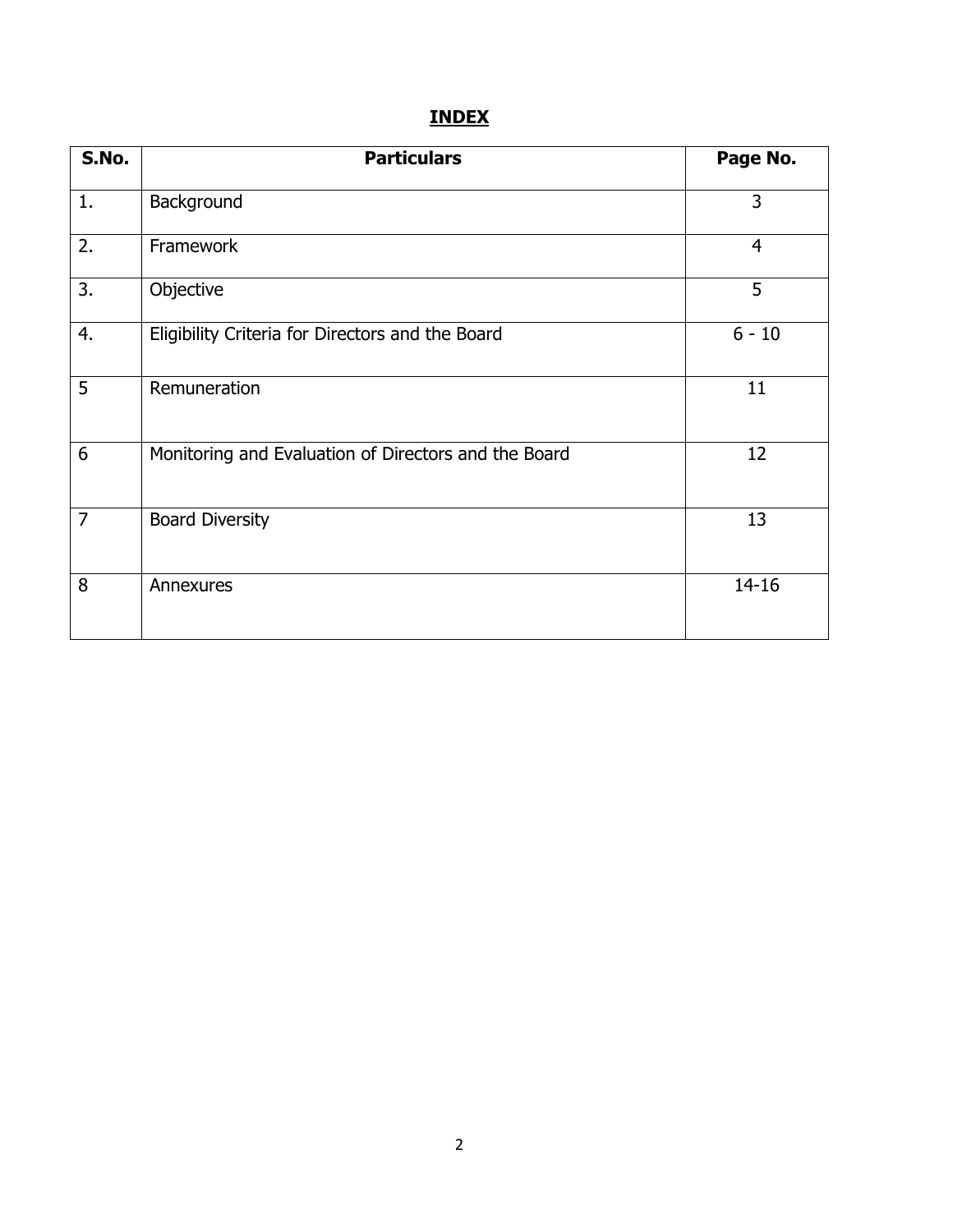## **1. Background**

- 1.1 The objective of Nomination and Remuneration Policy is to ensure rationale and objectivity in the remuneration of the Directors, Senior Management & employees of the Company. The Policy also intends to bring in a pragmatic methodology in screening of candidates who may be recommended to the position of Directors, Key Managerial Personnel (KMP), Senior Management and to establish an effective evaluation criteria to evaluate the performance of every Director and the overall Board of the Company.
- 1.2 The Policy also intends to prevent the Board of Directors degenerating into a closed and narrow entity, in which incumbent members appoint their own kind.
- 1.3 The Policy also serves as a guiding principle to ensure good Corporate Governance as well as to provide sustainability to the Board of Directors of the Company.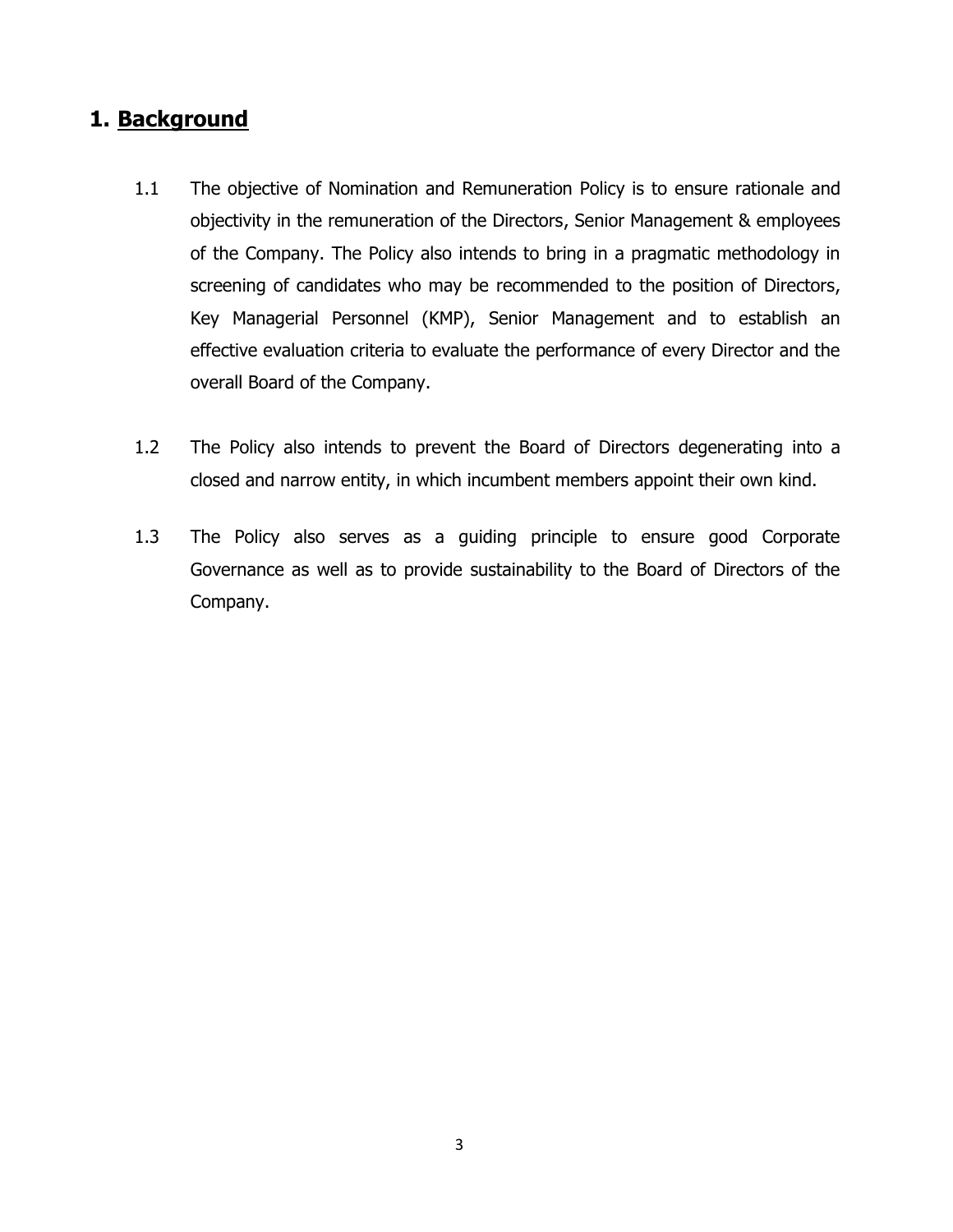## **2. Framework**

- 2.1 The requirement of formulating a Nomination and Remuneration Policy stems from the provisions of the Companies Act, 2013, including any statutory modification(s) or re-enactment(s) thereof for the time being in force.
- 2.2 References have also been made to the Guidelines of Reserve Bank of India Corporate Governance Norms for NBFCs as prescribed by SEBI and amended from time to time.
- 2.3 Any other Law, Statute as may be applicable for the time being in force.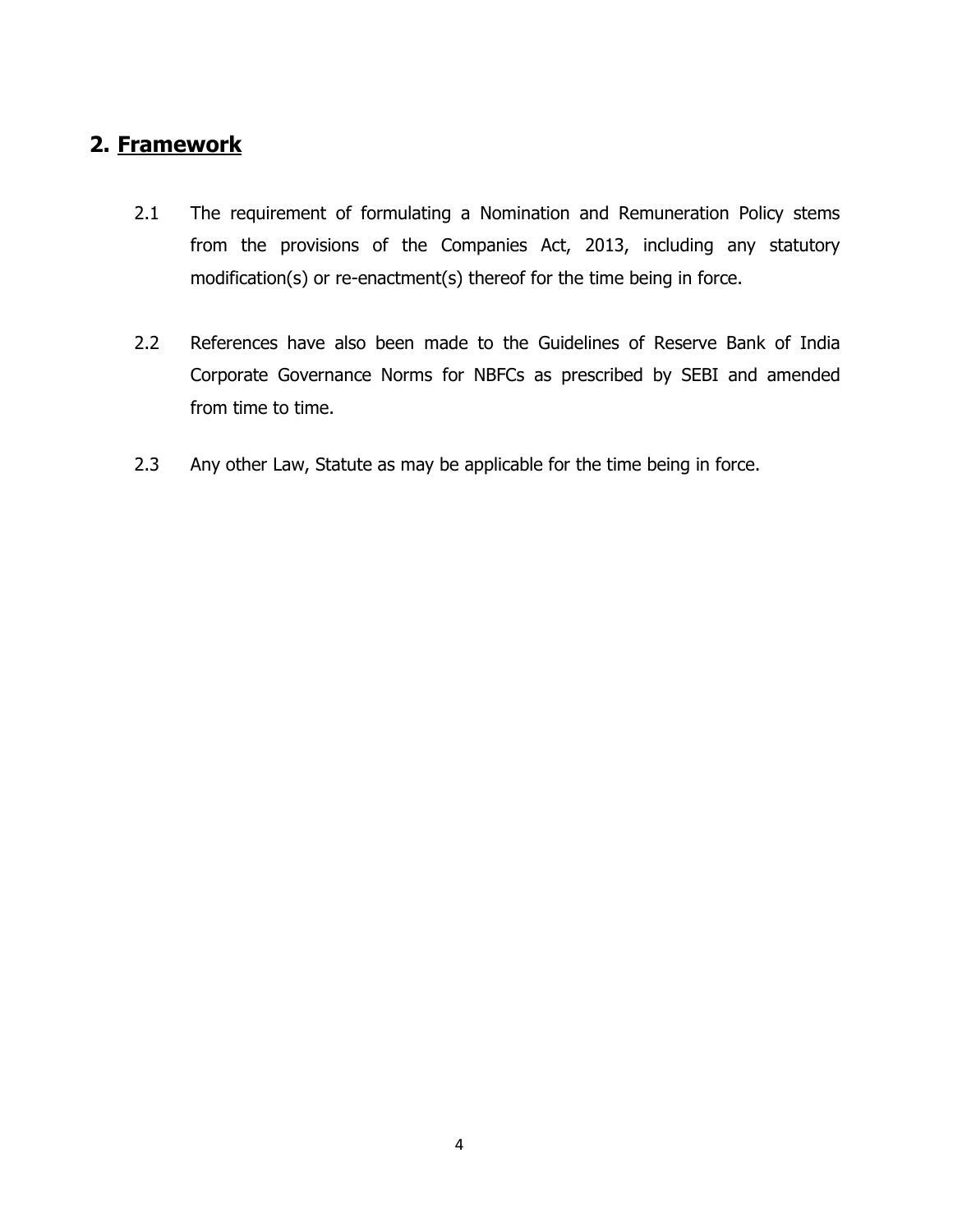# **3. Objective**

- 3.1 To identify suitable persons, interview them if necessary, and recommend them as suitable candidates to fill up vacancies on the Board and Senior Management.
- 3.2 To develop a policy to ensure the optimum composition of the Board of Directors ensuring a mix of knowledge, experience and expertise from diversified fields of knowledge i.e. Policy on Board Diversity. The Policy also intends to add professionalism and objectivity in the process of deciding Board membership.
- 3.3 To lay down criteria for the evaluation of the Board.
- 3.4 To formulate a criteria for determining qualifications, positive attributes and independence of a Director and recommend to the Board a Policy thereon.
- 3.5 To formulate criteria for evaluation of Directors.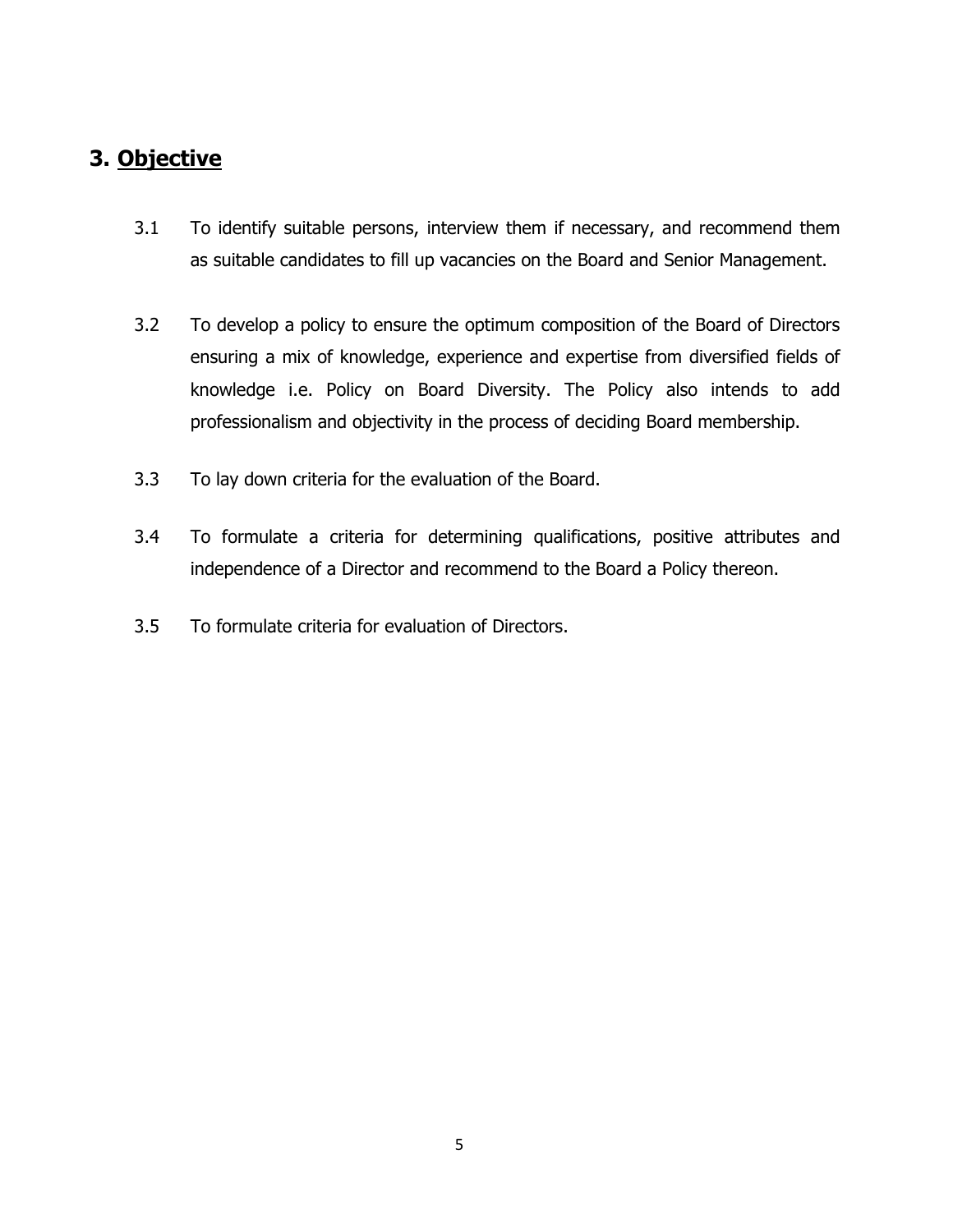## **4. Eligibility Criteria for recommending a candidate to be appointed on the Board of Directors or Senior Management.**

The Nomination and Remuneration Committee may consider the following parameters while considering the credentials of potential candidates for Directorship or senior management in the Company.

#### 4.1 **Educational Qualification**:

- Possess any Graduation/ Post Graduation/ M. Phil / Doctorate
- Possess any other Professional Qualification / Degree/ Diploma

#### **4.2 Experience / Expertise**

 To possess appropriate skills, experience, requisite training and knowledge in one or more fields of finance, law, management, sales, marketing, administration, research, corporate governance, technical operations or other disciplines related to the Company's business.

#### **4.3 Disqualifications for appointment as director**

- The Candidate should not be of unsound mind.
- The Candidate should not be an undischarged insolvent.
- The Candidate must not have applied to be adjudicated as an insolvent and his application must not be pending.
- The Candidate must not have been convicted by a Court of any offence, whether involving moral turpitude or otherwise, and sentenced in respect thereof to imprisonment for not less than six (6) months.
- There must not be any order passed by Court or Tribunal disqualifying a person to be appointed as a Director.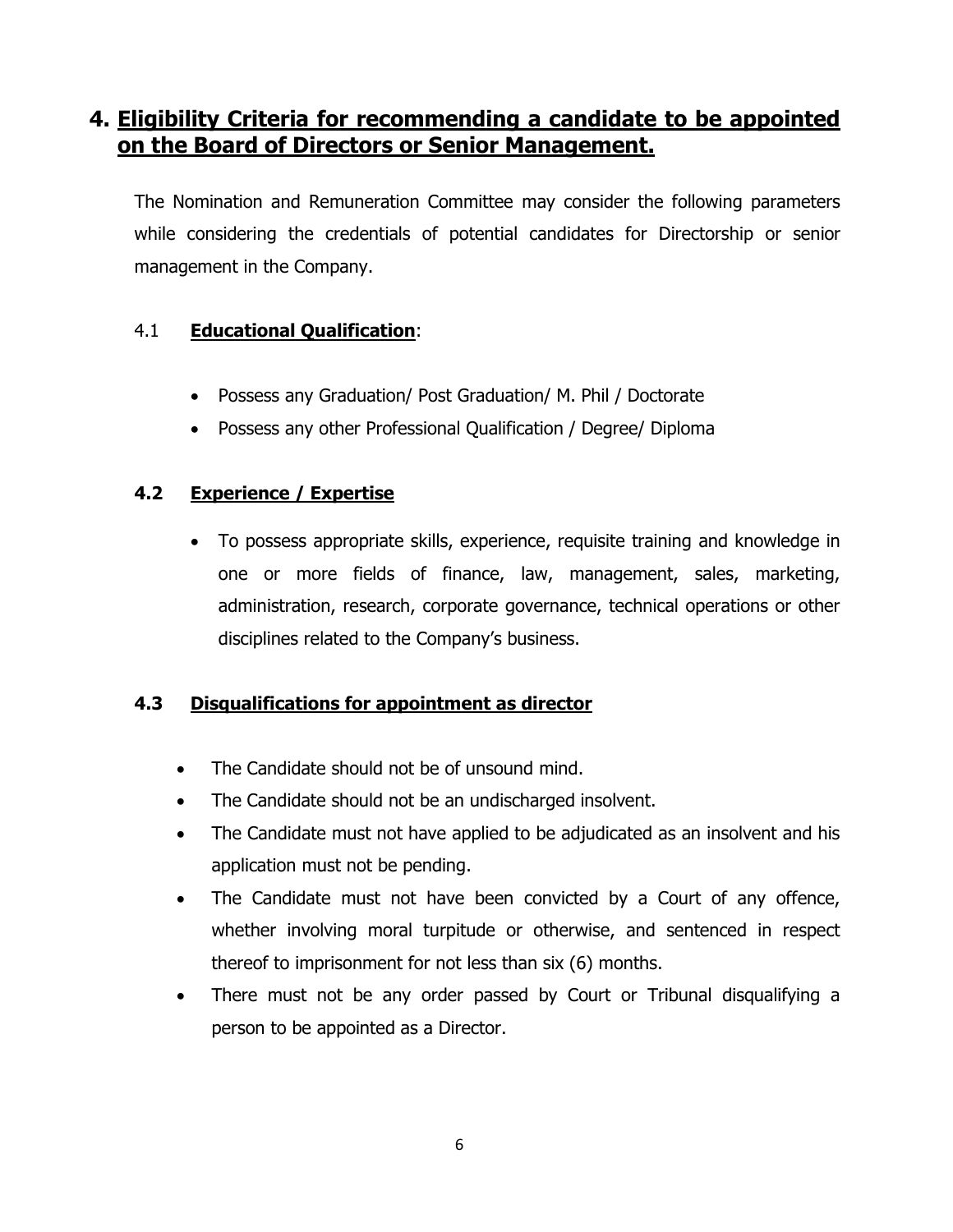- There should not be any calls in respect of any shares of the Company held by him, whether alone or jointly with others, and six months must not have elapsed from the last date fixed for the payment of the call.
- The Candidate must not have been convicted of the offence dealing with related party transactions under Section 188 of the Companies Act, 2013 at any time during the last preceding five (5) years.
- The Candidate must be in possession of his Director Identification Number (DIN).
- The Candidate is not or has not been a Director of a Company which has not filed Financial Statements or Annual Returns for any continuous three (3) financial years.
- The Candidate is not or has not been a Director of the Company which has failed to repay the deposits accepted by it or pay interest thereon or to redeem any debentures on the due date or pay interest due thereon or pay any dividend declared and such failure to pay or redeem continues for one year or more.
- The Candidate should not have been found guilty of any offence consisting of violation of Rules/ Regulations/ Legislative requirements by Customs/ Excise/ Income Tax Authority/ Foreign Exchange/ Other Revenue Authorities.

## **4.4 Other Eligibility Criteria**

- Each director must be an individual of high personal and professional integrity and ethical character.
- The candidate should have exhibited behavior that indicates he or she is committed to the highest ethical standards.
- The candidate should not deprive the Company of any opportunity that belongs to the Company.
- He should not be in a position of diverting the corporate opportunity for own benefits or to others, to the detriment of the Company.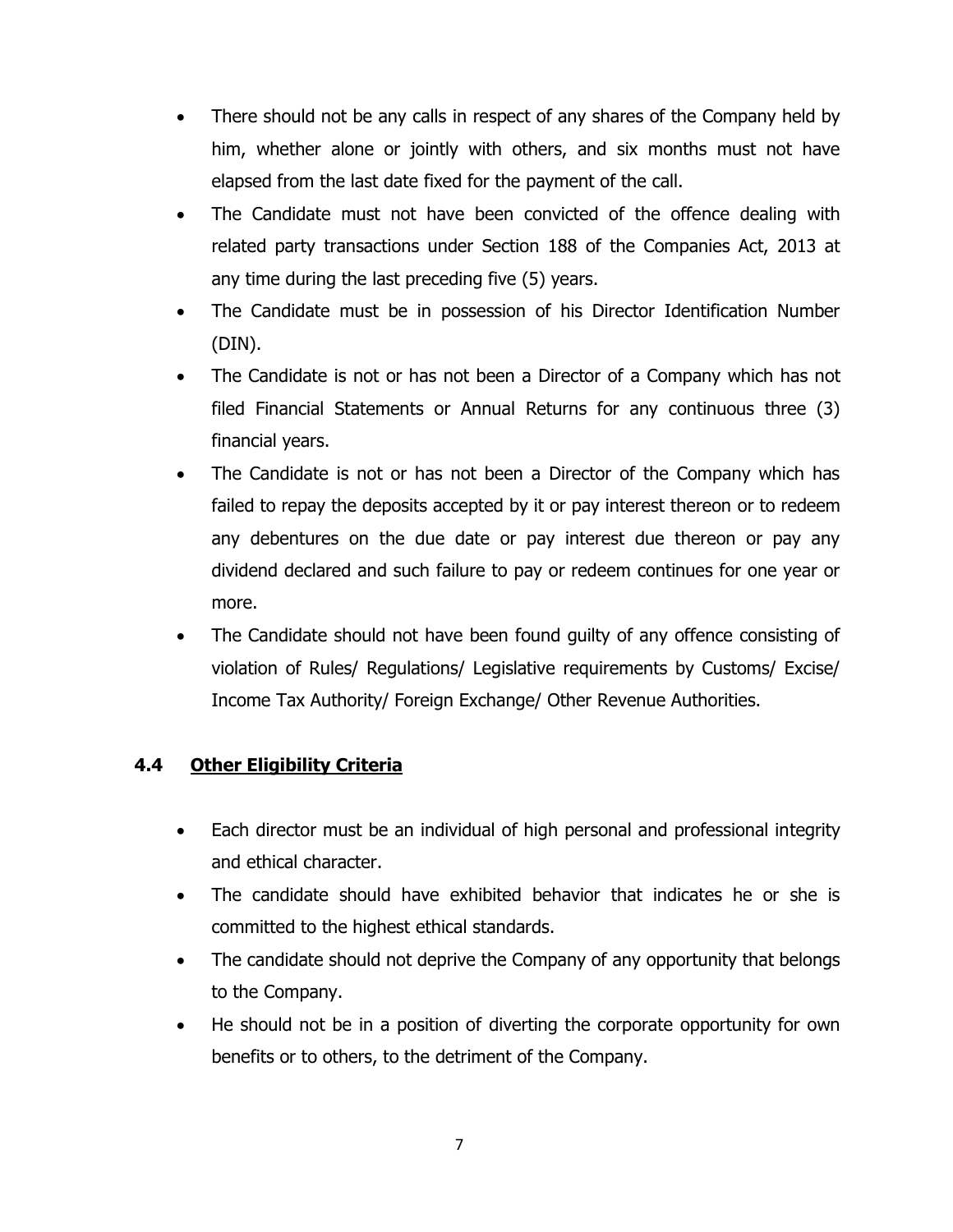- The candidate must not at any time compete with the company in respect of any business transaction.
- Each director must possess the ability to exercise sound business judgment on a broad range of issues.
- The candidate has preferably had business, governmental, non-profit or professional experience at the Chairman, Chief Executive Officer, Chief Operating Officer or equivalent policy-making and operational level of a large organization that indicates that the candidate will be able to make a meaningful and immediate contribution to the Board's discussion and decisionmaking on the array of complex issues facing a large financial services business.
- The candidate has achieved prominence in his or her business, governmental or professional activities, and has built a reputation that demonstrates the ability to make the kind of important and sensitive judgments that the Board is called upon to make.
- The Nomination and Remuneration Committee must be satisfied that the candidate will effectively, consistently and appropriately take into account and balance the legitimate interests and concerns of all of the company's stockholders and other stakeholders in reaching decisions, rather than advancing the interests of a particular constituency.
- The Nomination and Remuneration Committee must satisfy itself that the candidate will be able to devote sufficient time and energy to the performance of his or her duties as a Director.

#### **4.5 Fit and Proper Criteria.**

The Nomination and Remuneration Committee shall undertake a process of Due Diligence based on the criteria of qualifications, technical expertise, track record, integrity etc. Nomination and Remuneration Committee may also ensure 'fit and proper' status of proposed/existing directors and that there is no conflict of interest in appointment of directors on Board of the company, KMPs and senior management.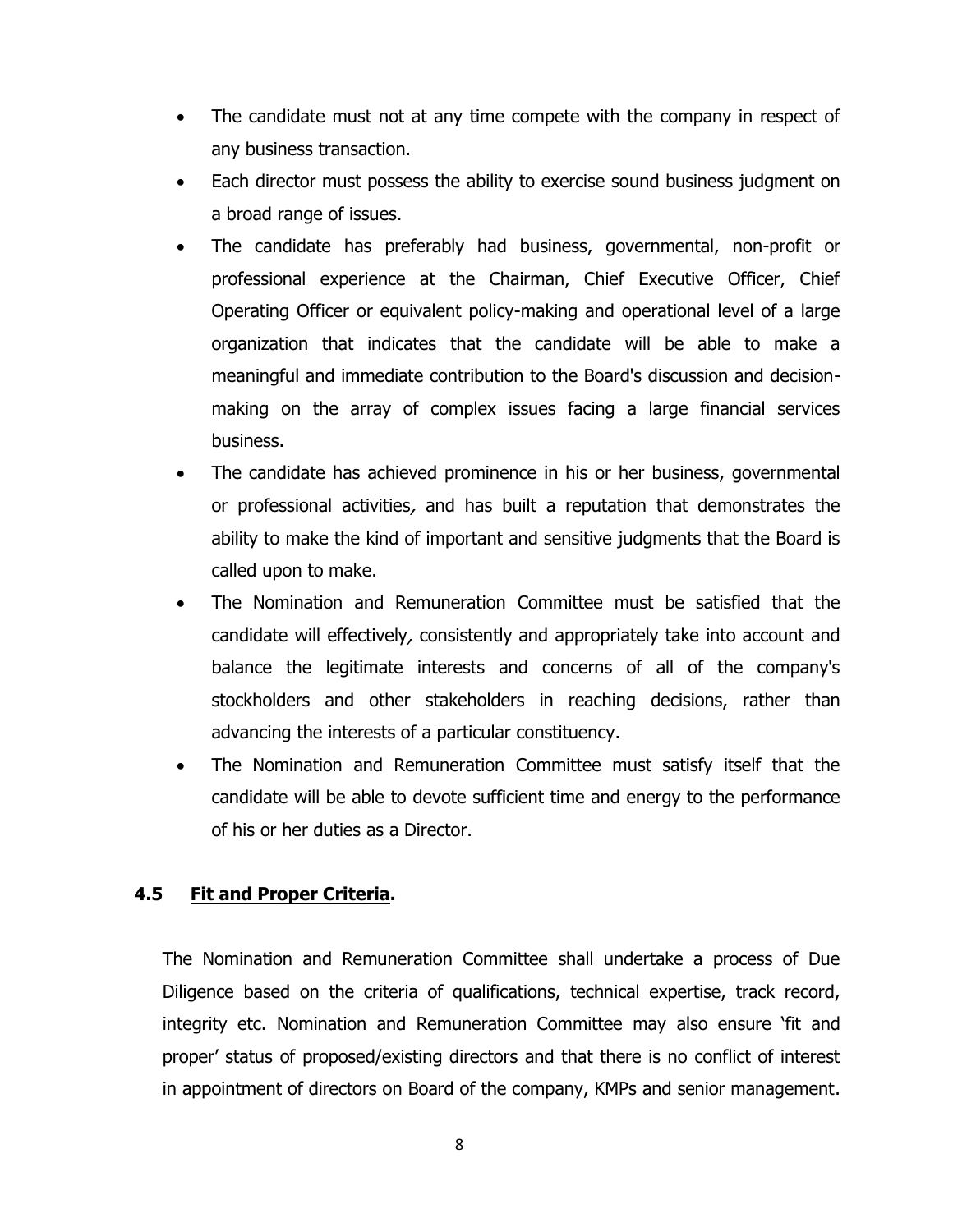The basic objective of ascertaining the fit and proper criteria shall be to put in place an internal supervisory process on a continuing basis and to determine the suitability of the person for appointment / continuing to hold appointment as a Director on the Board of the Company. The Candidate at the time of appointment and at the time of the renewal of Directorship shall fill in such form as approved by the Nomination and Remuneration Committee to enable the Committee undertake such exercise of ensuring the '**Fit and Proper Criteria**'.

The Committee shall undertake such Due Diligence exercise at the time of appointment of the Directorships of the incumbent. The indicative criteria for determining the '**fit and proper**' criteria forms part of the Policy and is placed at **Annexure – I.**

## **4.6 Criteria For Independence – For Directors to be appointed as Independent Director on Board of the Company.**

An independent director in relation to a company, means a director other than a managing director or a whole-time director or a nominee director,—

 $(a)$  who, in the opinion of the Board, is a person of integrity and possesses relevant expertise and experience;

 $(b)$  (i) who is or was not a promoter of the company or its holding, subsidiary or associate company;

 $(i)$  who is not related to promoters or directors in the company, its holding, subsidiary or associate company;

 $(c)$  who has or had no pecuniary relationship, other than remuneration as such director or having transaction not exceeding ten per cent. of his total income or such amount as may be prescribed, with the company, its holding, subsidiary or associate company, or their promoters, or directors, during the two immediately preceding financial years or during the current financial year;

(d) none of whose relatives—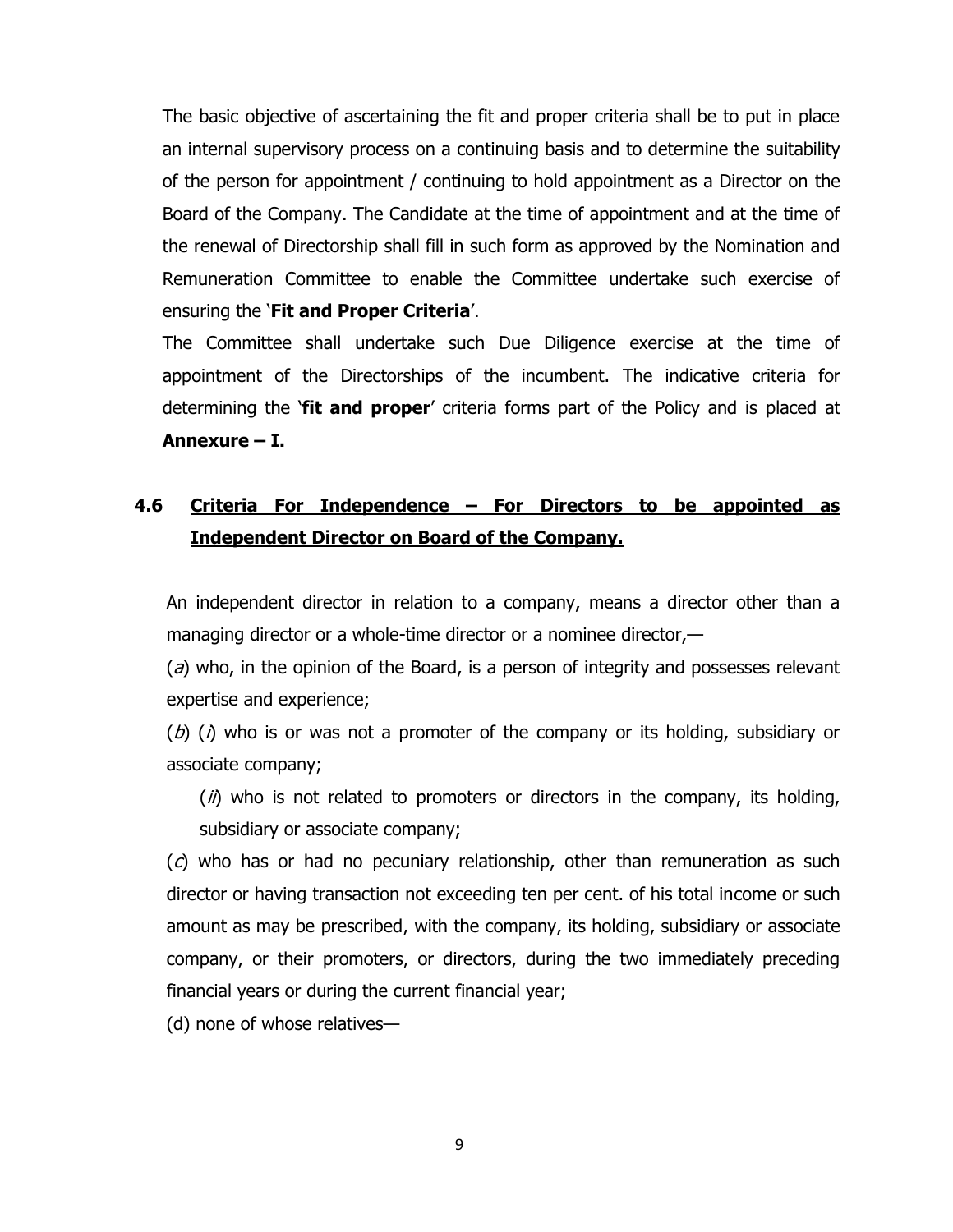$(i)$  is holding any security of or interest in the company, its holding, subsidiary or associate company during the two immediately preceding financial years or during the current financial year:

Provided that the relative may hold security or interest in the company of face value not exceeding fifty lakh rupees or two per cent. of the paid-up capital of the company, its holding, subsidiary or associate company or such higher sum as may be prescribed;

 $(i)$  is indebted to the company, its holding, subsidiary or associate company or their promoters, or directors, in excess of such amount as may be prescribed during the two immediately preceding financial years or during the current financial year;

 $(iii)$  has given a guarantee or provided any security in connection with the indebtedness of any third person to the company, its holding, subsidiary or associate company or their promoters, or directors of such holding company, for such amount as may be prescribed during the two immediately preceding financial years or during the current financial year; or

 $(i)$  has any other pecuniary transaction or relationship with the company, or its subsidiary, or its holding or associate company amounting to two per cent. or more of its gross turnover or total income singly or in combination with the transactions referred to in sub-clause  $(i)$ ,  $(ii)$  or  $(iii)$ ;

(e) who, neither himself nor any of his relatives—

 $(\lambda)$  holds or has held the position of a key managerial personnel or is or has been employee of the company or its holding, subsidiary or associate company in any of the three financial years immediately preceding the financial year in which he is proposed to be appointed;

 Provided that in case of a relative who is an employee, the restriction under this clause shall not apply for his employment during preceding three financial years.

 $(i)$  is or has been an employee or proprietor or a partner, in any of the three financial years immediately preceding the financial year in which he is proposed to be appointed, of—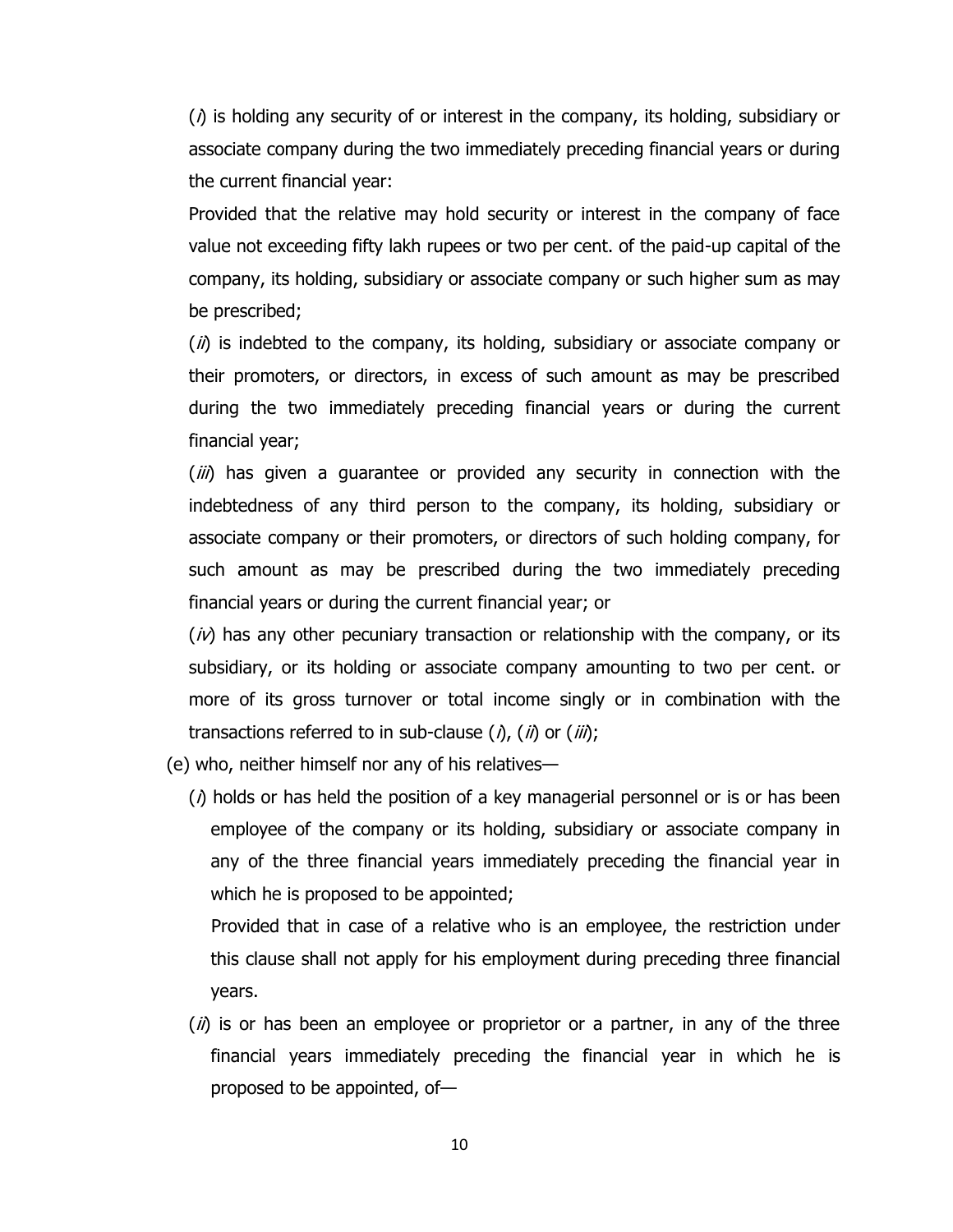- (A) a firm of auditors or company secretaries in practice or cost auditors of the company or its holding, subsidiary or associate company; or
- $(B)$  any legal or a consulting firm that has or had any transaction with the company, its holding, subsidiary or associate company amounting to ten per cent. or more of the gross turnover of such firm;

(iii) holds together with his relatives two per cent. or more of the total voting power of the company; or

 $(i)$  is a Chief Executive or director, by whatever name called, of any non profit organisation that receives twenty-five per cent. or more of its receipts from the company, any of its promoters, directors or its holding, subsidiary or associate company or that holds two per cent. or more of the total voting power of the company; or

 $(\hat{\eta})$  who possesses such other qualifications as may be prescribed.

**Explanation.—For the purposes of this section, "nominee director" means a director nominated by any financial institution in pursuance of the provisions of any law for the time being in force, or of any agreement, or appointed by any Government, or any other person to represent its interests.**

## **5. Remuneration Policy**

#### **I. Board Level Remuneration Structure**

**For Managing Director/Whole-Time Director** - The remuneration will be paid as approved from time to time subject to the approval of the Board and Shareholders as the case may be and as per the applicable provisions of Companies Act, 2013 and under any other Act/ Rules/ Regulations for the time being in force. The remuneration may comprise of fixed and variable pay components including performance linked incentive as approved by Nomination and Remuneration Committee/Board of Directors and Employees Stock Option Scheme as and when approved by the shareholders of the Company.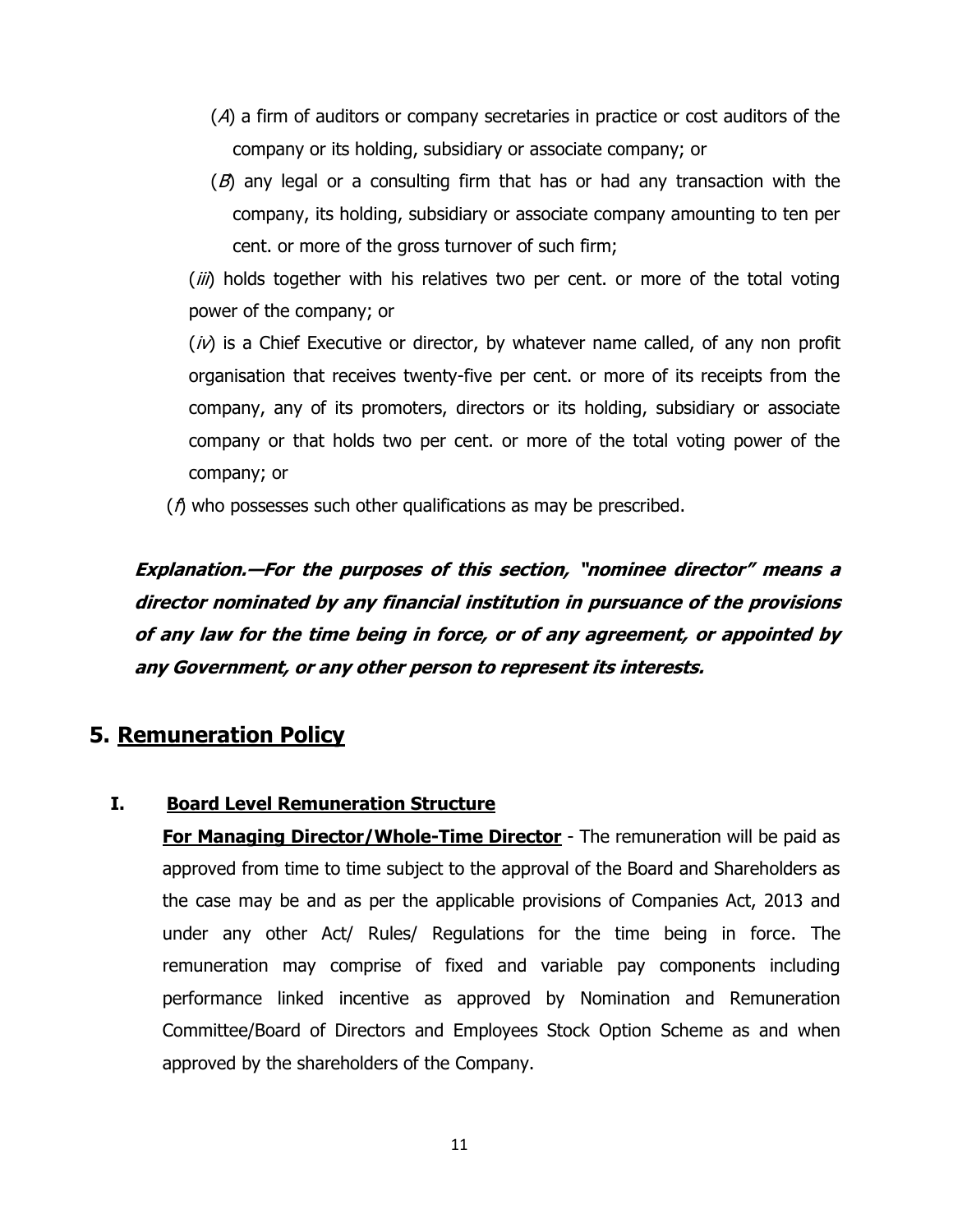#### **In case of Non-Executive / Independent Directors**

**(i) Sitting Fees** – The Non-Executive Directors (except Government Servants) shall be paid sitting fees for attending per Meeting of the Board and the Committees of Directors as approved by the Board of Directors from time to time, within the overall limits as prescribed under the Companies Act, 2013.

#### II. **In case of Key Managerial Personnel and other Employees** –

1. The salary grade of all the regular employees (including Key Managerial Personnel) shall be on CTC-basis as may be decided by the Board of Directors or Nomination & Remuneration Committee from time to time. The CTC based salary includes fixed salary, perquisites and contributions towards superannuation/retiral benefits. The leave encashment would be payable as per the rules. The approved CTC based salary grade w.e.f. 1.4.2021 is as under:

| SI.            | <b>Designations</b>        | Salary Grade (Rs. In lakhs) |
|----------------|----------------------------|-----------------------------|
| No.            |                            |                             |
|                | <b>Whole Time Director</b> | 115-150                     |
| $\overline{2}$ | <b>Executive Director</b>  | 90-125                      |
| 3              | President                  | 80-100                      |
| 4              | Senior Vice President      | 60-80                       |
| 5              | <b>Vice President</b>      | $35 - 60$                   |
| 6              | AVP/DVP                    | $25 - 45$                   |
|                | AM/Manager                 | $8 - 30$                    |
| 8              | <b>Office Executives</b>   | $6 - 18$                    |
| 9              | Support Staff              | $5 - 11$                    |

In addition Variable pay may include the performance linked incentive as approved by Nomination and Remuneration Committee/Board of Directors and Employees Stock Option Scheme as and when approved by the shareholders of the Company.

2. The pay structure of employees on contracts shall be as per the Company's rules. The Performance Linked Incentives both for the Board and Senior Management / Other employees shall be as per the Board Approved scheme on recommendation of the Nomination and Remuneration Committee.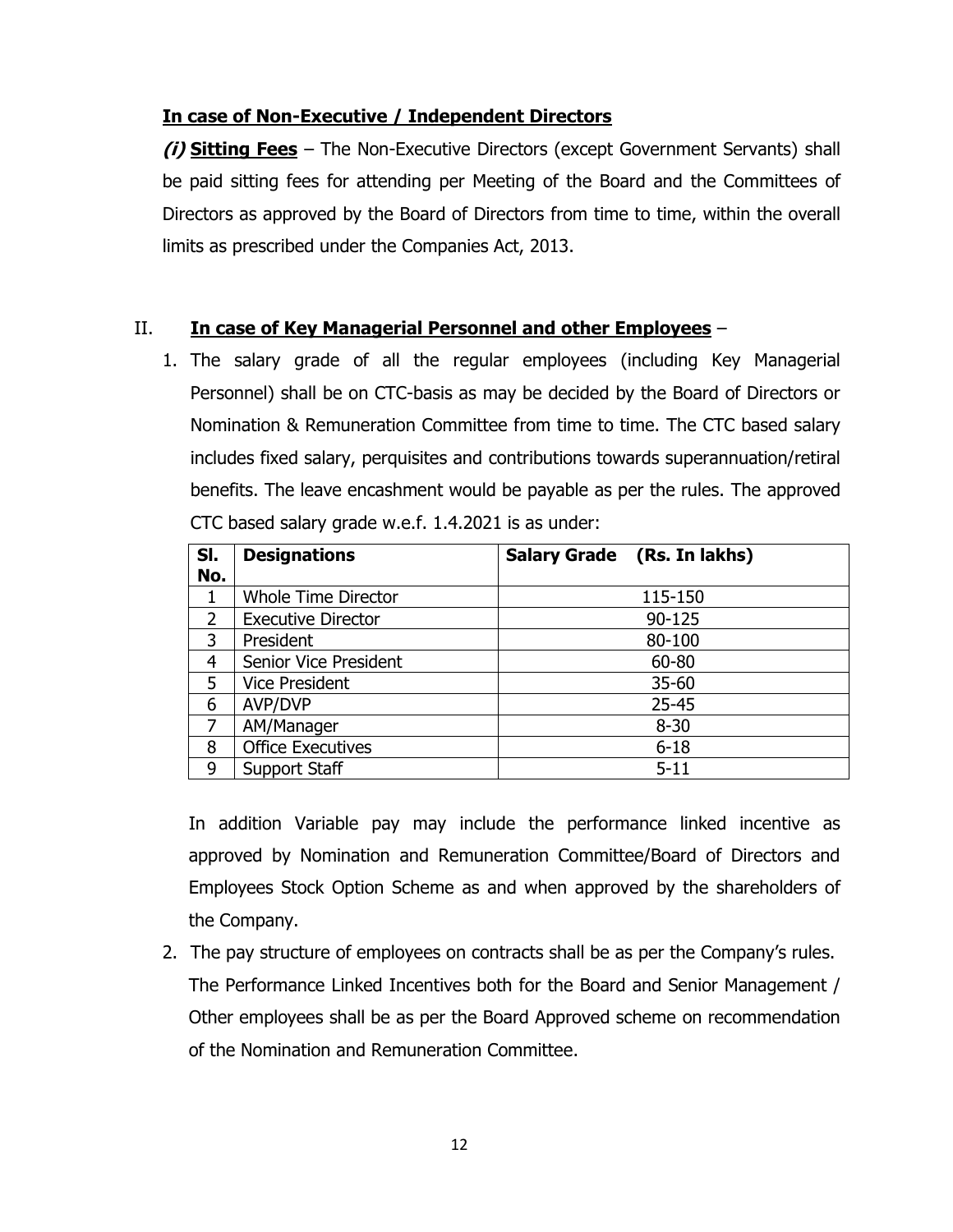# **6. Monitoring and Evaluation**

The Nomination and remuneration Committee shall evaluate the performance of the Directors and the overall Board broadly on the basis of below mentioned criteria:

- Whether the Directors / Board have acted in accordance with the provisions of the Articles of Association of the Company.
- The Committee shall assemble all information regarding a candidate's background and qualifications to determine if the candidate possesses or satisfies the minimum skills and qualifications that a director must possess.
- The Committee shall evaluate a candidate's mix of skills and qualifications and determine the contribution the candidate could be expected to make to the overall functioning of the Board.
- The Committee shall give due consideration to the overall Board balance of diversity of perspectives, backgrounds and experiences.
- With respect to current directors, the Committee shall consider past attendance at meetings and assess the participation in and contributions to the activities of the Board. Whether the Directors / Board have acted in good faith in order to promote the objects of the Company for the benefit of its members as a whole, and in the best interests of the Company, its employees, the shareholders, the Community and for the protection of environment.
- Whether the Director / Board has exercised their duties with due and reasonable care, skill and diligence and whether the Director / Board have exercised independent judgment.
- Whether the Director / Board have involved in a situation in which he / they may have a direct or indirect interest that conflicts, or possibly may conflict, with the interest of the Company.
- The Committee shall recommend director to the Board based on its assessment of overall suitability to serve on the Board in accordance with this Policy.

# **7. Board Diversity**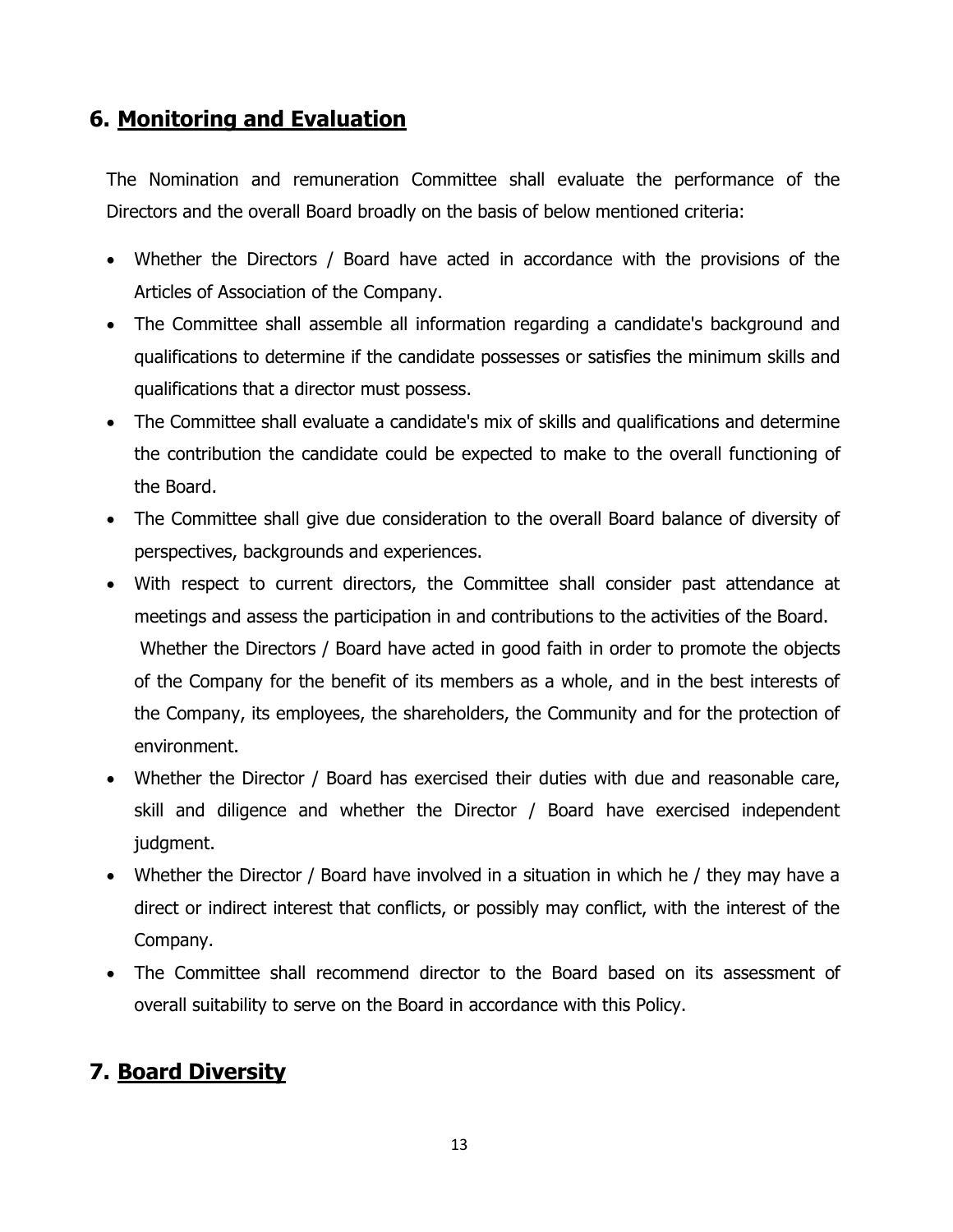- The Nomination and remuneration Committee shall ensure that the Board comprises of Directors from diversified fields of Knowledge.
- The Board should have Directors who can add professionalism and objectivity in the decision making process.
- The overall Board should reflect representatives from areas like finance, law, accountancy, administration and other disciplines concerning the operational interests of the Company at large.
- The Company shall have atleast one woman director.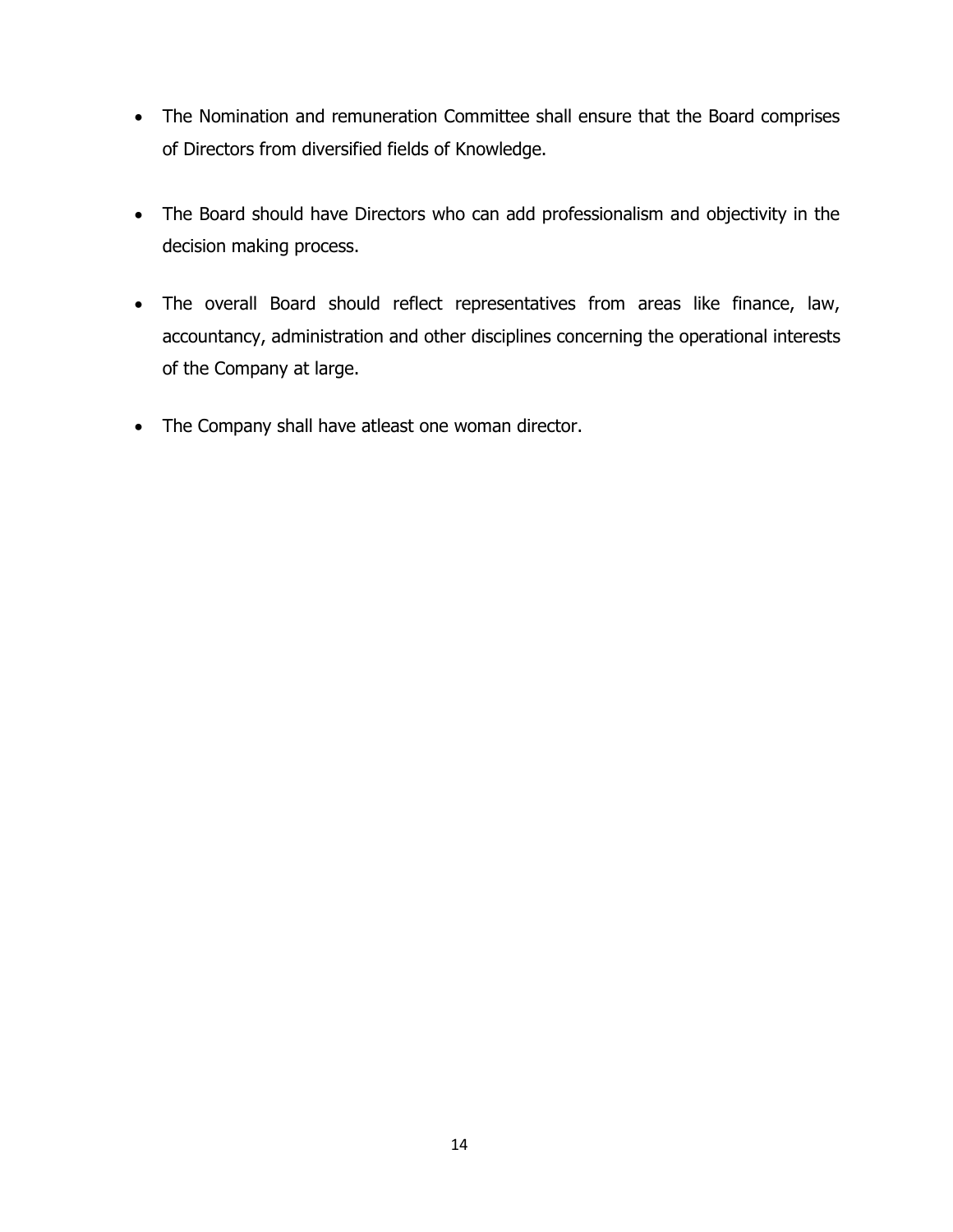# **Annexure – I – Criteria for determination of 'Fit and Proper Criteria'.**

## **Name of Company: TOURISM FINANCE CORPORATION OF INDIA LTD**

#### **Declaration and Undertaking**

#### **I. Personal details of the Candidate / Director**

| a            | Full name                                                         |  |
|--------------|-------------------------------------------------------------------|--|
| b            | Date of Birth                                                     |  |
| $\mathsf C$  | <b>Educational Qualifications</b>                                 |  |
| d            | Relevant Background and Experience                                |  |
| e            | <b>Permanent Address</b>                                          |  |
| f            | <b>Present Address</b>                                            |  |
| $\mathsf{g}$ | E-mail Address / Telephone Number                                 |  |
| h            | Permanent Account Number under the<br>Income Tax Act              |  |
| İ            | Relevant knowledge and experience                                 |  |
| j            | Any other information relevant to<br>Directorship of the Company. |  |

#### **II. Relevant Relationships of Candidate / Director**

| a | List of Relatives if any who are connected<br>with the Company (w.r.t. the Companies<br>Act, 2013)                                |  |
|---|-----------------------------------------------------------------------------------------------------------------------------------|--|
|   | List of entities, if any, in which he/she is<br>considered as being interested [w.r.t.<br>Section 184 of the Companies Act, 2013] |  |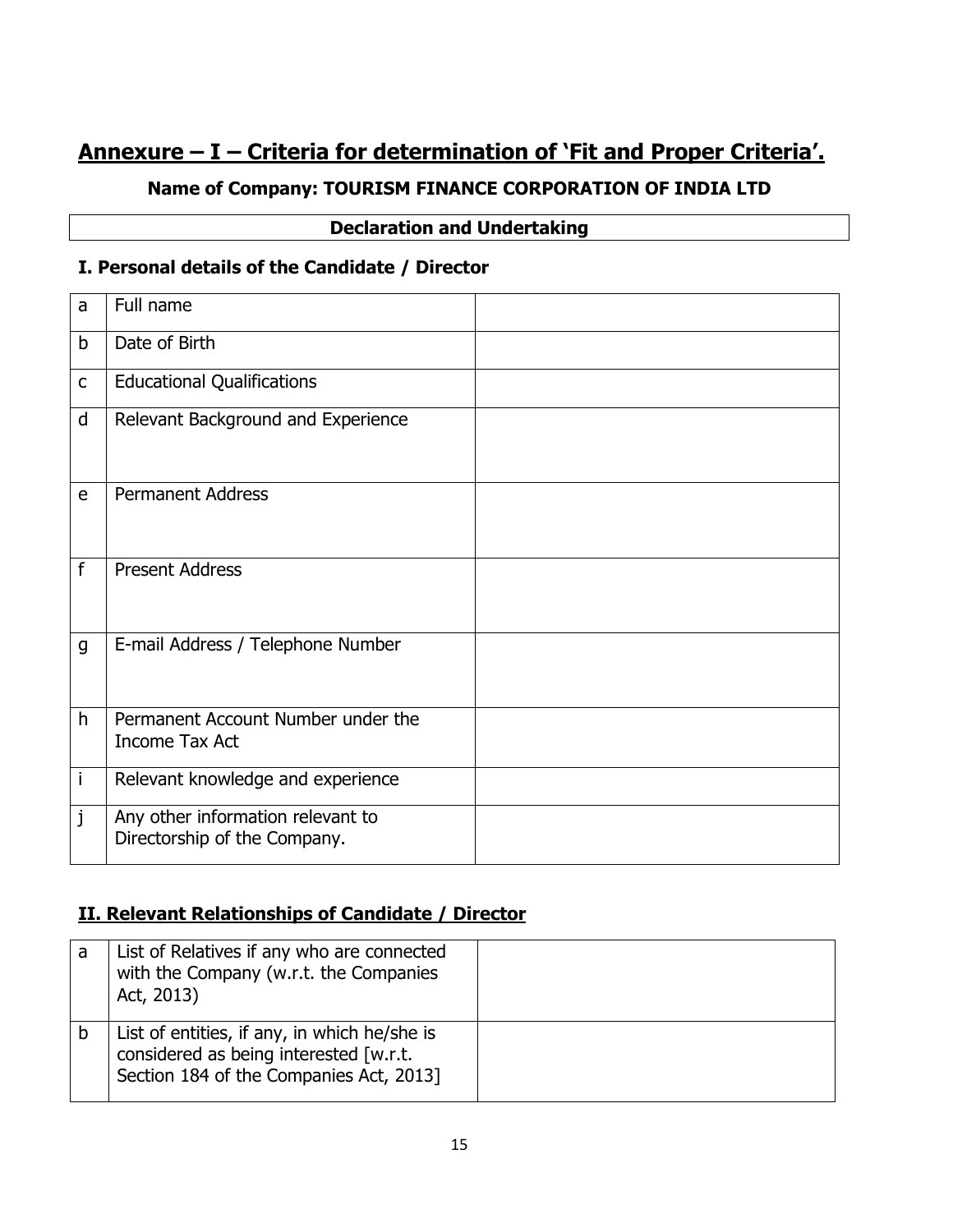| $\mathsf{C}$ | List of entities in which he/she is considered<br>as holding substantial interest within the<br>meaning of NBFC Prudential Norms<br>Directions, 2007.                                                                                                             |  |
|--------------|-------------------------------------------------------------------------------------------------------------------------------------------------------------------------------------------------------------------------------------------------------------------|--|
| d            | Names of other Companies in which he/she<br>is or has been a member of the board<br>during the last 3 years (giving details of<br>period during which such office was held)                                                                                       |  |
| e            | Fund and Non Fund facilities, if any,<br>presently availed of by him/her and/or by<br>entities listed in II (b) and (c) above from<br>the Company.                                                                                                                |  |
| f            | Cases, if any, where the Candidate /<br>Director or entities listed in II (b) and (c)<br>above are in default or have been in default<br>at any time in the last five (5) years in<br>respect of credit facilities obtained from<br>NBFC or any other NBFC / Bank |  |

## **III. Records of professional achievements**

| I Relevant Professional achievements |  |
|--------------------------------------|--|
|                                      |  |

## **IV. Proceedings, if any, against the Candidate / Director**

| a           | If the person is a member of a professional<br>association / body, details of disciplinary<br>action, if any, pending or commenced or                   |  |
|-------------|---------------------------------------------------------------------------------------------------------------------------------------------------------|--|
|             | resulting in conviction in the past against<br>him/her or whether he/she has been banned<br>from entry of at any profession /occupation<br>at any time. |  |
| $\mathsf b$ | Details of prosecution, if any, pending or<br>commenced or resulting in conviction in the<br>past against the person and/or against any of              |  |